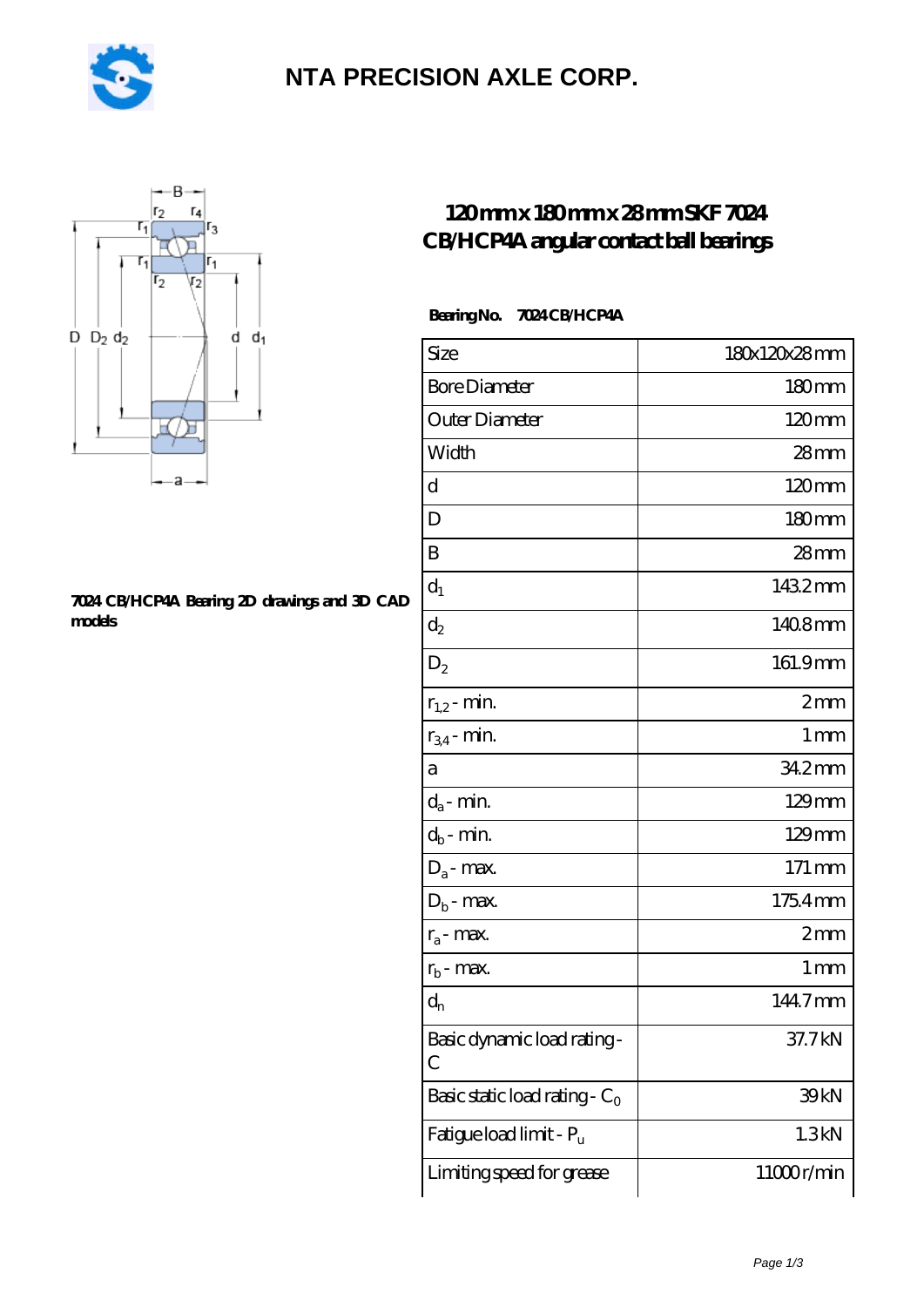

## **[NTA PRECISION AXLE CORP.](https://m.pejle.com)**

| lubrication                           |                     |
|---------------------------------------|---------------------|
| Limiting speed for oil<br>lubrication | 17000mm/min         |
| Ball - $D_w$                          | 11.112mm            |
| Ball - z                              | 33                  |
| $G_{ref}$                             | 2369cm3             |
| Calculation factor - $f_0$            | 98                  |
| Preload class $A - G_A$               | 130N                |
| Preload class $B - G_B$               | 260N                |
| Preload class C - $G_C$               | 780N                |
| Calculation factor - f                | 1.08                |
| Calculation factor - f                | 1                   |
| Calculation factor - $f_{2A}$         | 1                   |
| Calculation factor - $f_{\rm 2B}$     | 1.02                |
| Calculation factor - $f_{\chi}$       | 1.05                |
| Calculation factor - $f_{HC}$         | 1.01                |
| Preload class A                       | 84N/micron          |
| Preload class B                       | 110N/micron         |
| Preload class C                       | 173N/micron         |
| $d_1$                                 | 1432mm              |
| $\mathrm{d}_2$                        | 1408mm              |
| $D_2$                                 | 161.9mm             |
| $r_{1,2}$ min.                        | 2mm                 |
| $r_{34}$ min.                         | 1 <sub>mm</sub>     |
| $d_a$ min.                            | $129 \text{mm}$     |
| $d_h$ min.                            | $129$ mm            |
| $D_a$ max.                            | $171 \,\mathrm{mm}$ |
| $D_{b}$ max.                          | 1754mm              |
| $r_a$ max.                            | 2mm                 |
| $r_{\rm b}$ max.                      | 1 mm                |
| $\mathbf{d}_{\rm n}$                  | 144.7mm             |